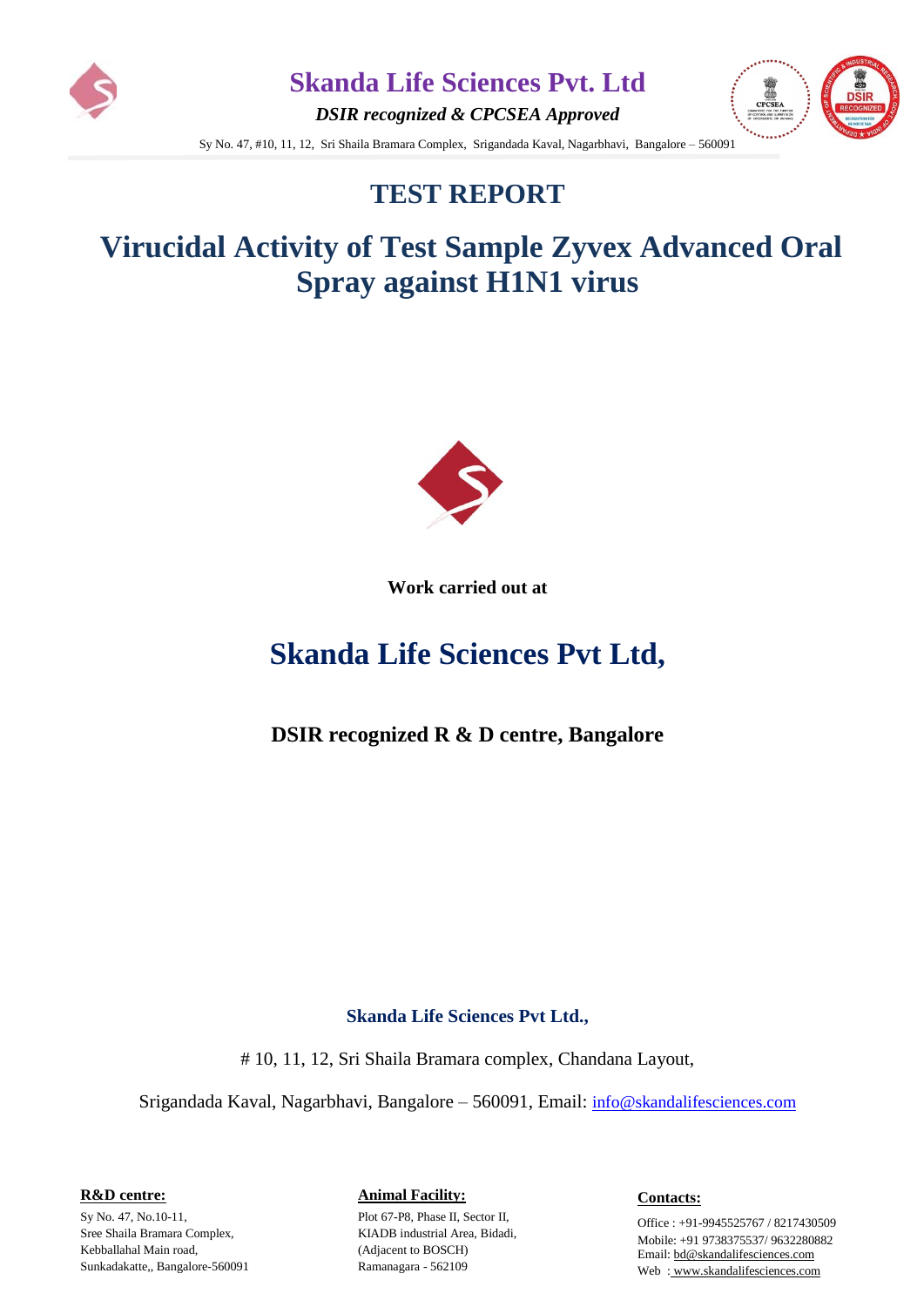### SLSPL/2021/Virucidal activity assay

| <b>Client Details:</b>                                                                                                               |                                                                              | <b>Report No.:</b>                                            | SLSPL/2021/CB/11/040/01 |  |  |  |
|--------------------------------------------------------------------------------------------------------------------------------------|------------------------------------------------------------------------------|---------------------------------------------------------------|-------------------------|--|--|--|
| <b>Antonio Bianchi</b>                                                                                                               |                                                                              | Date of Report issue:                                         | 16/12/2021              |  |  |  |
| <b>General Director</b>                                                                                                              |                                                                              | Date of study initiation:                                     | 03/12/2021              |  |  |  |
| Crab Sinergy Srl<br>Email: crabsinergy@gmail.com                                                                                     |                                                                              |                                                               | 13/12/2021              |  |  |  |
|                                                                                                                                      |                                                                              | <b>Date of Completion:</b>                                    |                         |  |  |  |
| <b>Test Lab:</b>                                                                                                                     |                                                                              | Date of Sample receipt:                                       | 22/11/2021              |  |  |  |
| Skanda Life Sciences Pvt. Ltd<br>No.10-11, Sree Shaila Bramara Complex,<br>Kebballahal Main road,<br>Sunkadakatte,, Bangalore-560091 |                                                                              |                                                               |                         |  |  |  |
| <b>Sample Particulars:</b>                                                                                                           | Oral Spray                                                                   | Sample condition upon receipt                                 | Good and Undamaged      |  |  |  |
| <b>Sample Qty:</b>                                                                                                                   | 30ml                                                                         |                                                               |                         |  |  |  |
| Sample Label & Batch No:                                                                                                             |                                                                              | Zyvex Advanced Oral Spray, LOT No: ZOS 003, Exp Date: 05/2024 |                         |  |  |  |
| Nature of sample:                                                                                                                    | Liquid                                                                       |                                                               |                         |  |  |  |
| <b>Sample preparation:</b>                                                                                                           | Ready to use $(RTU) - 100\%$                                                 |                                                               |                         |  |  |  |
| <b>Test virus:</b>                                                                                                                   | Influenza A Virus (H1N1), ATCC <sup>®</sup> VR-1469 <sup>™</sup> , ATCC, USA |                                                               |                         |  |  |  |
| <b>Cell line:</b>                                                                                                                    | Madin-Darby canine kidney, MDCK, ATCC®CCL -34TM, ATCC, USA                   |                                                               |                         |  |  |  |
| Method:                                                                                                                              | American Society for Testing and Materials (ASTM) - E1053                    |                                                               |                         |  |  |  |
|                                                                                                                                      |                                                                              | <b>RESULT SUMMARY</b>                                         |                         |  |  |  |

| <b>Test Virus</b> | <b>Test sample</b>                           | <b>Sample</b><br>Concentration | <b>Contact</b><br>time<br>(mins) | Log<br>reduction<br>of virus<br>titre | Results in %<br>reduction | <b>Efficacy</b><br><b>Criteria</b><br>$>4$ Log<br>reduction |  |   |      |          |      |        |  |
|-------------------|----------------------------------------------|--------------------------------|----------------------------------|---------------------------------------|---------------------------|-------------------------------------------------------------|--|---|------|----------|------|--------|--|
| <b>H1N1</b>       | Zyvex Advanced Oral Spray<br>LOT No: ZOS 003 |                                | 1                                | 3.33                                  | 99.9%                     |                                                             |  |   |      |          |      |        |  |
|                   |                                              | 100%                           |                                  |                                       |                           |                                                             |  |   |      | 2        | 4.67 | 99.99% |  |
|                   |                                              |                                |                                  |                                       |                           |                                                             |  | 5 | 6.33 | 99.9999% | Pass |        |  |
|                   |                                              |                                | 10                               | 7.33                                  | 99.9999%                  |                                                             |  |   |      |          |      |        |  |
|                   |                                              |                                | 60                               | 7.33                                  | 99.9999%                  |                                                             |  |   |      |          |      |        |  |

**Conclusion:**

 **Zyvex Advanced Oral Spray, LOT No: ZOS 003** shows a log reduction of **7.33logs** at a concentration of **100%** as tested after **60 minutes** against *H1N1* virus*.*

 $\frac{1}{2}$ 

Tested By Authorized Signatory<br>
Sagar S<br>
The Manus Contract Contract Contract Contract Contract Contract Contract Contract Contract Contract Contract Contract Contract Contract Contract Contract Contract Contract Contract **Sagar S Dr. Anand S** Scientist R and D Head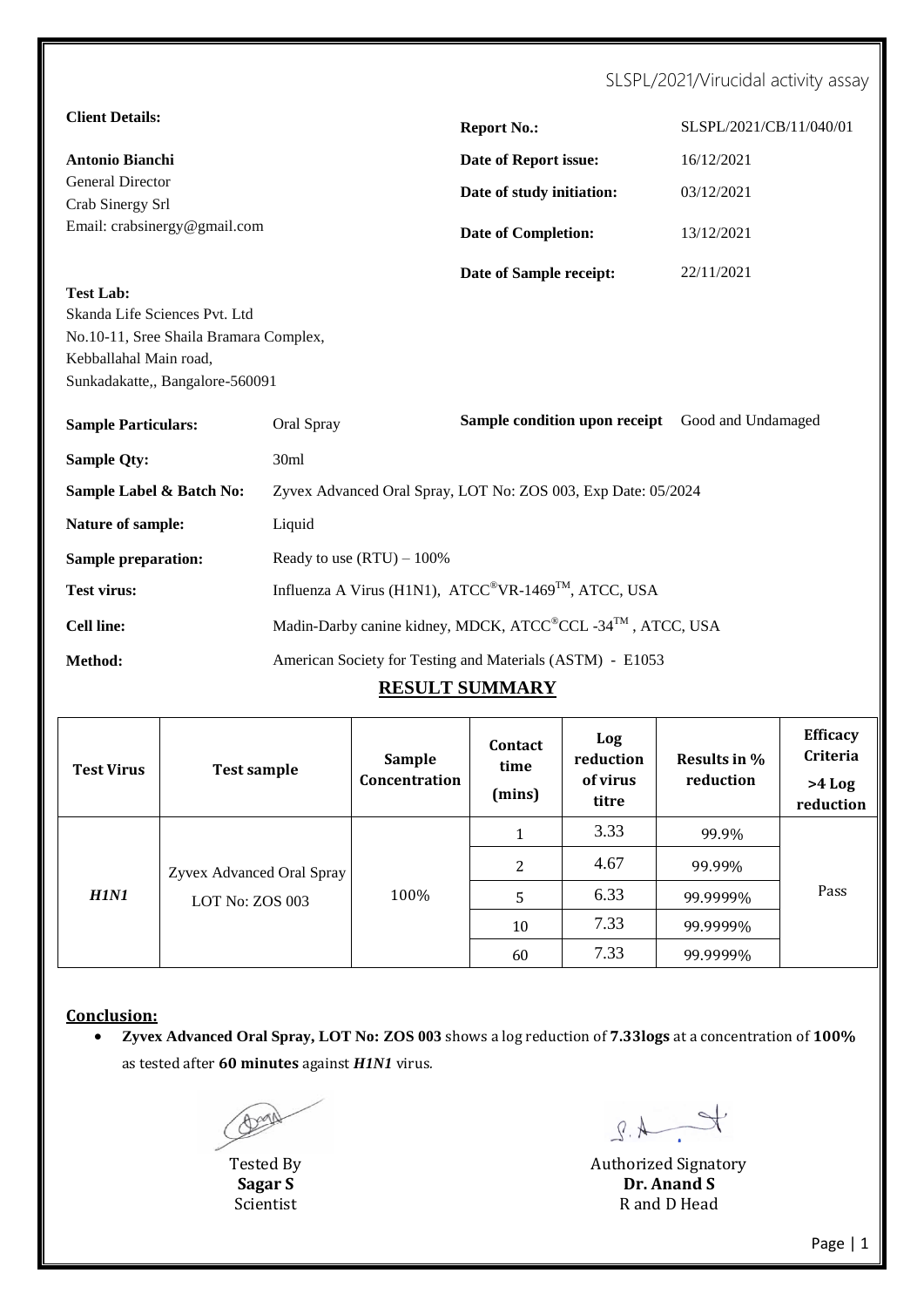SLSPL/2021/Virucidal activity assay

### **Protocol:**

#### **Cell culture and maintenance**

MDCK cell line was procured from ATCC, stock cells was cultured in EMEM supplemented with 10% inactivated Fetal Bovine Serum (FBS), penicillin (100 IU/ml), streptomycin (100 µg/ml) in a humidified atmosphere of 5%  $CO<sub>2</sub>$  at 37<sup>o</sup>C until confluent. The cell was dissociated with cell dissociating solution (0.2) % trypsin, 0.02 % EDTA, 0.05 % glucose in PBS). The viability of the cells are checked and centrifuged. Further, 50,000 cells/well were seeded in a 24 well plate and incubated for 24hrs at  $37^{\circ}$ C, 5% CO<sub>2</sub> incubator.

#### **Virus growth medium**

EMEM supplemented with 1mM HEPES, 1µg/ml of TPCK trypsin and 1% antibiotic

#### **Virus neutralization assay procedure**

- 1. A high titre virus stock suspension with a minimum infectivity titre of  $10^8$  TCID<sub>50</sub> units per ml was removed from cryopreservation and thawed.
- 2. Test substance was used as such. The required number of sterile dishes were pre-labelled and readily kept.
- 3. **E1053:** For the virucidal activity assay of Spray, one part of the thawed virus stock suspension was inoculum is spread over the entire surface of a glass Petri dish and allowed to dry. To the dried surface, 0.9ml of test substance was added. The dishes were incubated for the pre-determined time points at room temperature (24°C).
- 4. At the end of each incubation time, the contents in the dishes were thoroughly mixed and the test substance in the virus-test suspension (0.1ml) was neutralized by performing a 10-fold serial dilution into D/E Neutralizing Broth (0.9ml). The subsequent dilutions were made using virus growth medium up to  $10^{-8}$ , the contents from each tube was then added onto MDCK host cell monolayer grown in 24-well plates up to sub-confluent level.
- 5. For the cytotoxicity control, D/E Broth was diluted 10-fold using 9 parts of test solution by pipetting 0.1ml of D/E Broth into a tube containing 0.9 ml of the test substance yielding  $10^{-1}$ dilution. A second 10-fold dilution was made by adding 0.1 ml of the test substance-D/E mixture into 0.9 ml of D/E Neutralizing Broth constituting the  $10^{-2}$  dilution. Further 10-fold dilutions were performed using virus growth medium up to  $10^{-8}$ , the contents from each tube was then added onto MDCK host cell monolayer grown in 24-well plates up to sub-confluent level.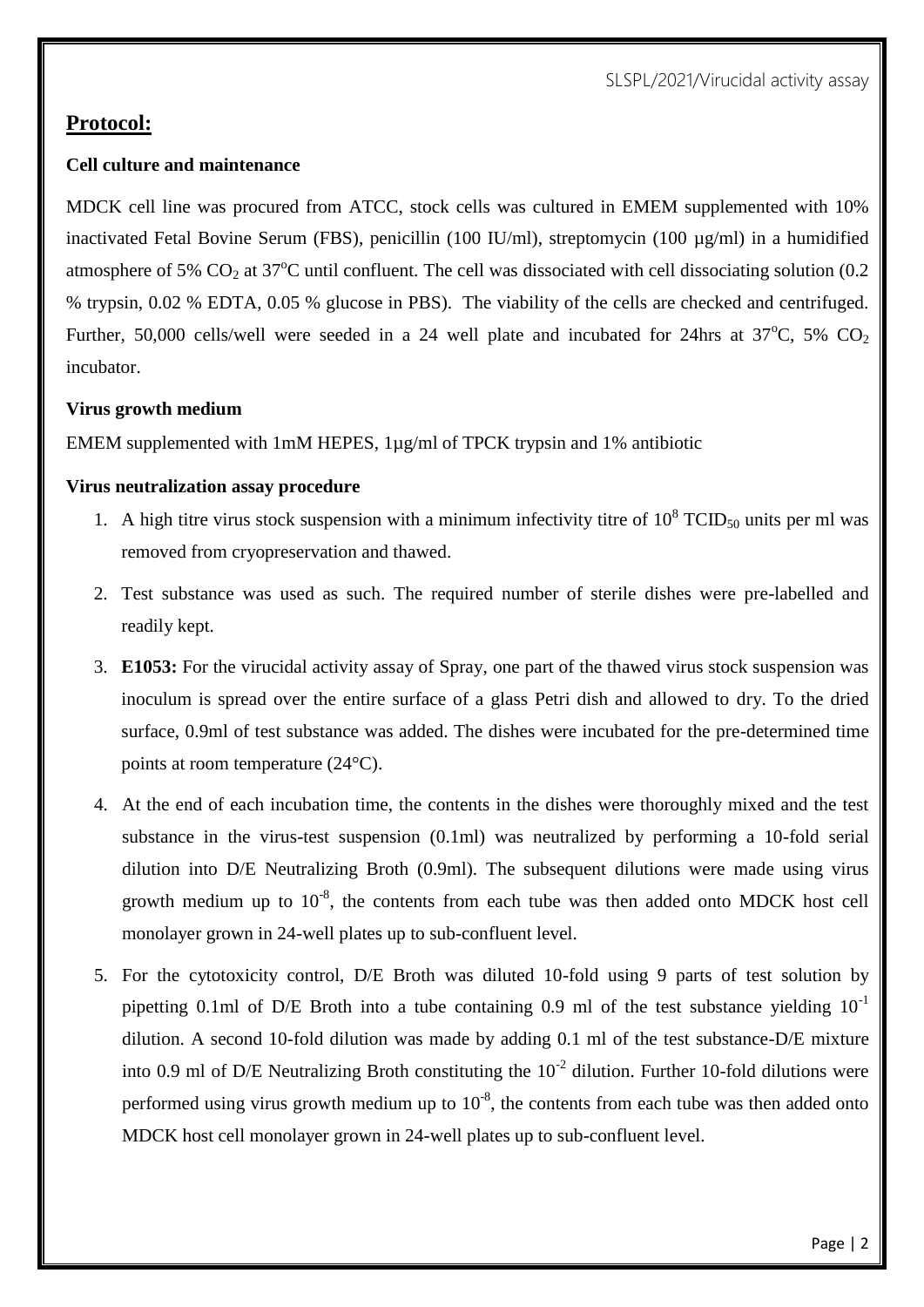#### SLSPL/2021/Virucidal activity assay

- 6. For the neutralization control, 0.1ml of D/E Broth was pipetted into a tube containing nine parts 0.9 ml of the test solution (10<sup>-1</sup> dilution). Subsequent dilutions up to  $10^{-8}$  were similarly carried out as followed in cytotoxicity control preparations. Following inoculation of the cell culture wells with the neutralized test substance;  $\sim 10^2$  TCID50 viral loads were plated onto each cell culture well for all plated dilutions  $(10^{-2} \text{ to } 10^{-8})$ .
- 7. The virus control titre was performed by adding 0.1ml of virus stock to 0.9 ml of the test/assay medium (virus growth medium). Ten-fold serial dilutions followed in the test/assay medium through  $10^{-8}$ , with each dilution plated in 24-well plate.
- 8. Following inoculation of the host cells, the multi-well plates were incubated at  $37^{\circ}$ C with 5% CO<sub>2</sub> for 30 minutes on an orbital rotator to facilitate virus adsorption.
- 9. One-ml of virus growth medium was then added to each well of the host cell trays, and the MDCK host cell-H1N1 assay plates were incubated for until CPE is observed (7-9 days) at 37°C in a 5%  $CO<sub>2</sub>$  atmosphere.
- 10. Virus control, virus test, cytotoxicity/neutralization controls, and sterility controls were assayed concurrently.

Virus reductions were calculated according to the Spearman-Karber Method, and reported

### **Results:**

Key:  $+=$  Virus recovered;  $=$  Virus not recovered and/or no cytotoxicity observed; T = Toxicity observed

|                     |                              |                      |     |                          |                                |                          |            |                          |                          |                                            |                          | <b>Virus Test Suspension</b> |                          |                  |              |            |                          |                          |
|---------------------|------------------------------|----------------------|-----|--------------------------|--------------------------------|--------------------------|------------|--------------------------|--------------------------|--------------------------------------------|--------------------------|------------------------------|--------------------------|------------------|--------------|------------|--------------------------|--------------------------|
| <b>Dilut</b><br>ion |                              | <b>Virus control</b> |     |                          |                                |                          |            |                          |                          | Zyvex Advanced Oral Spray, LOT No: ZOS 003 |                          |                              |                          |                  |              |            |                          |                          |
|                     |                              |                      |     |                          | 1 min                          |                          |            | $2 \text{ min}$          |                          |                                            | $5 \text{ min}$          |                              |                          | $10 \text{ min}$ |              |            | <b>60 min</b>            |                          |
| $10^{-1}$           | $+$                          | $^{+}$               | $+$ | T                        | T                              | T                        | T          | $\mathbf{T}$             | T                        | T                                          | T                        | T                            | T                        | T                | $\mathbf{r}$ | T          | ௱                        | T                        |
| $10^{-2}$           | $+$                          | $+$                  | $+$ | $^{+}$                   | $+$                            | $^{+}$                   | $^{+}$     | $+$                      | $+$                      | $^{+}$                                     | $+$                      | $+$                          | $\overline{\phantom{0}}$ | -                | -            |            |                          | $\overline{\phantom{0}}$ |
| $10^{-3}$           | $+$                          | $+$                  | $+$ | $+$                      | $+$                            | $+$                      | $^{+}$     | $+$                      | $\overline{\phantom{0}}$ | -                                          | $\overline{\phantom{a}}$ | $\overline{\phantom{0}}$     | ۰                        | -                | -            |            | $\overline{\phantom{0}}$ | $\overline{\phantom{a}}$ |
| $10^{-4}$           | $+$                          | $+$                  | $+$ | $+$                      | $+$                            | $+$                      | -          | $\overline{\phantom{0}}$ | -                        |                                            | $\overline{\phantom{0}}$ | $\overline{\phantom{0}}$     | $\overline{\phantom{0}}$ | -                | -            |            |                          | $\overline{\phantom{0}}$ |
| $10^{-5}$           | $+$                          | $+$                  | $+$ | $\overline{\phantom{0}}$ | $\overline{\phantom{a}}$       | -                        | -          |                          |                          |                                            |                          | -                            | -                        |                  |              |            |                          | -                        |
| $10^{-6}$           | $+$                          | $+$                  | $+$ | $\overline{\phantom{0}}$ | $\overline{\phantom{a}}$       | $\overline{\phantom{0}}$ | -          | -                        | -                        |                                            | $\overline{\phantom{a}}$ | $\overline{\phantom{0}}$     | $\overline{\phantom{0}}$ | -                | -            | -          | $\overline{\phantom{a}}$ | $\overline{\phantom{0}}$ |
| $10^{-7}$           | $+$                          | $+$                  | $+$ | $\overline{\phantom{0}}$ | $\overline{\phantom{a}}$       | ٠                        | -          | $\overline{\phantom{0}}$ | $\overline{\phantom{0}}$ |                                            | $\overline{\phantom{0}}$ | $\overline{\phantom{0}}$     | $\overline{\phantom{0}}$ | -                | -            |            |                          | $\overline{\phantom{a}}$ |
| $10^{-8}$           | $+$                          | -                    | -   | $\overline{\phantom{0}}$ | $\qquad \qquad$                | ٠                        |            |                          | -                        |                                            |                          | $\overline{\phantom{0}}$     | -                        |                  | -            |            |                          | $\overline{\phantom{0}}$ |
|                     | $10^{7.83}$<br>$TCID_{50}$ / |                      |     |                          | $10^{4.50}$ TCID <sub>50</sub> |                          | $10^{3.1}$ | TCID50                   |                          | $10^{1.50}$                                | TCID50/                  |                              | $10^{0.5}$               | TCID50           |              | $10^{0.5}$ | TCID50                   |                          |
|                     | 0.1ml                        |                      |     | 0.1ml                    |                                |                          | 0.1ml      |                          |                          | 0.1 <sub>m</sub>                           |                          |                              | 0.1ml                    |                  |              | 0.1ml      |                          |                          |

Table 1: Virus suspension time-kill results of Test Samples